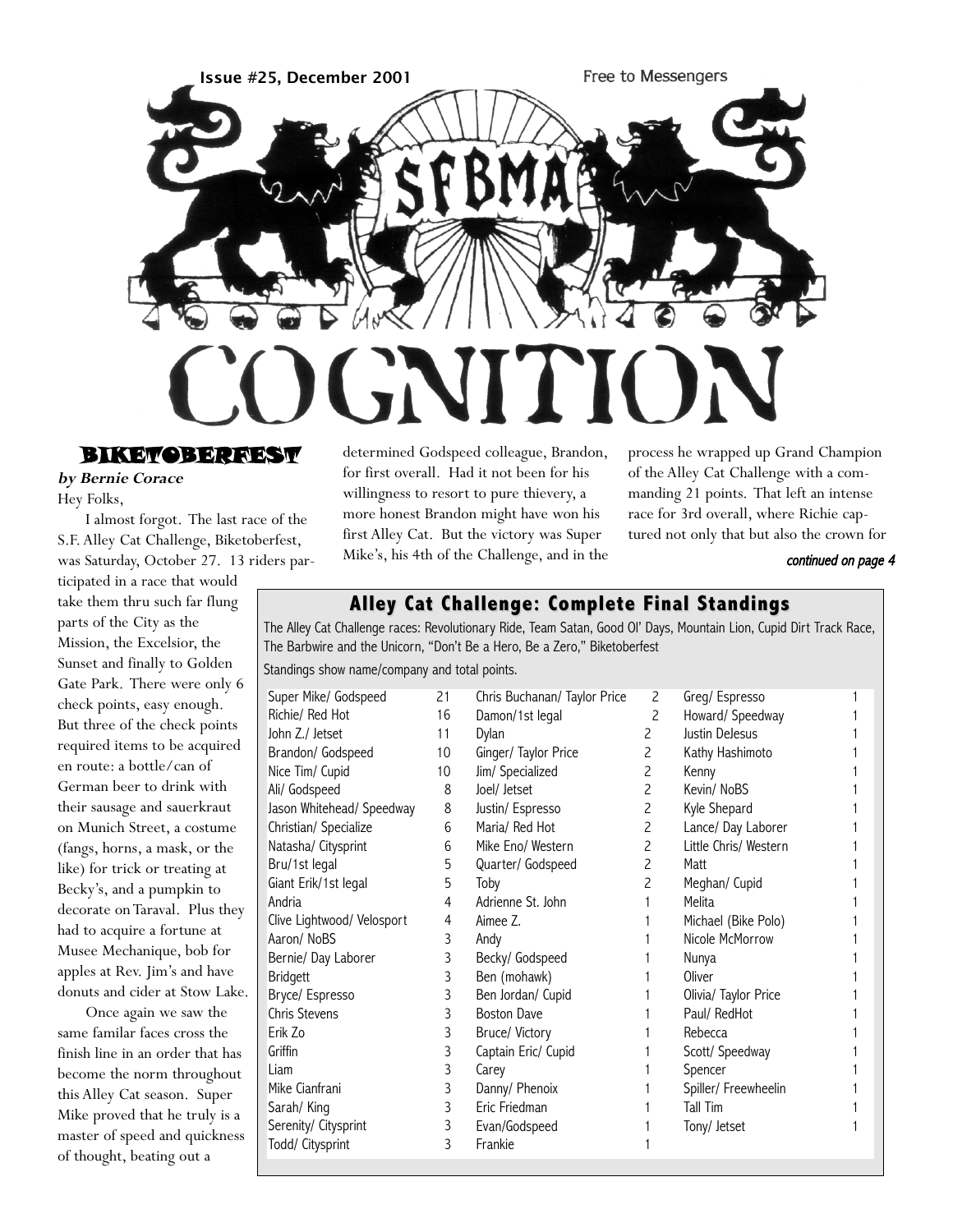# COGNITION

President: Damon Votour Executive Director: Bernie Corace Secretary: Howard Williams Treasurer: M. "Rak" Affonso Layout: PropQueen Logo: Louie Seastres

## WHO IS THE SFBMA? ESTABLISHED 1990

The San Francisco Bike Messenger Association was first started as a humorous, yet-in-yer-face, answer to the AMCS; if the owners could have a club, so could we.

## WHO WE ARE

We are you, if you are a current or former employee of the SF messenger industry. This includes walker, bicycle, moped, motorcycle, and driver messengers, as well as order-takers and dispatchers.

## WHAT WE WANT

We want what is well overdue: appropriate compensation for our efforts. This includes a livable wage, health insurance, sick pay, vacation pay, pension plan, equipment compensation, etc. You know, normal workers' rights.

### HOW WE WILL GET IT

We will get it by becoming one unified force, and standing up to the entire industry with our demands. In the past, we have proven that we can stick together to help each other out by holding countless benefits, hosting the best Cycle Messenger World Championships of all time, coming together to pay tribute to fallen comrades, holding toy drives for needy kids, the annual Russian River Ride and even things as simple as creating our own underground social scene each and every day of the week. Now that we have a working agreement with the most powerful union in the Bay Area, the International Longshore and Warehouse Union, we have the experienced backing to stand up in our industry and achieve our goals.

## WHAT YOU CAN DO

Volunteer for the SFBMA. You can leave a recording at 415-626-1912. Dues are \$5 each month and may be paid to Damon, Bernie, Rak, Howard or to Victor V-Jer at the Bike Hut on the H20 front. Attend as many events as you can without becoming obnoxious as starlings.

# **News from Ground Zero: News from Ground Zero:**

### **A digest of reports from N8 Dogg**, **Wendy Fallin and Tone**

New York Messengers responded quickly and courageously to the attack on the World Trade Center. Later Philadelphia and Washington D.C. Messengers arrived to help out. Messengers moved medical supplies, blankets, clothing and food to rescue workers at Ground Zero despite facing the dangers of hazardous rubble in the streets and air "laced with lead and asbestos" (in N8 Dogg's words).

With Manhattan phone lines jammed after 9/11, NYC Messengers offered their radios to keep communications going. Veterans of the SF scene like Jack Blackfelt, Wendy Fallin, Hermes and Rebecca Reilly helped N8 Dogg, Squid and many other NYC Couriers. Unfortunately one NYC Messenger is believed dead as a result of being hit by falling debris from the attack.Wendy Fallin's and N8 Dogg's accounts are available on the Messenger Website (go to www.messengers.org and click on New York) and N8's story will be printed in Bicycling magazine. Look for it.  $\clubsuit$ 

# **VICTORY FOR THE CHARLESTON FIVE!**

**by Howard Williams with Marcy Rein**

Readers of *Cognition* know that the<br>Charleston 5 are members of the International Longshoremen's Association (ILA) from Charleston, South Carolina who faced five years hard time on felony charges for picketing in defense of their jobs. An active international defense movement brought victory for the 5 when the state of South Carolina dropped the felony rap Nov. 8—though the ILA locals and several activists still face a multi-million dollar civil suit.

On Jan. 20, 2000, more than 600 South Carolina law enforcement officers attacked about 150 longshore workers who were picketing a Danish ship that was being unloaded by non-union dock workers. ILA Local 1422 President Ken Riley was billy-clubbed from behind and sent to the hospital as a result.The attack on Brother Riley incited a melee.The fracas did not result in any significant injuries to the police and Charleston authorities saw no need to prosecute any ILA members—or any police—for their actions that night. But South Carolina Attorney General Charles Condon, an extremist Republican who wants to be governor, stepped in to get felony indictments against five of the dock workers. The ILA caught his ire for a few reasons. Not only were the members determinedly exercising their union rights in a right to work state, but four of the 5 belonged to ILA longshore Local 1422, an overwhelmingly black, highly organized and politically active local in the

state that won't surrender the Confederate flag.

ILA Local 1422 began organizing to defend the 5, and the ILWU soon came to their aid.What started as a local effort mushroomed into an international movement supported by union workers all over the world. Here in SF the SFBMA became the first group off the docks to help. In appreciation Ken Riley spoke to the July 2000 SFBMA meeting.

Community support also grew in Charleston and around the state. Public and media opinion swung towards the 5. Attorney General Condon began to see he wasn't making political points on the case—and made some embarrassing missteps. One such embarrassment came when he compared the 5 to the September 11 terrorists.

Facing the prospect of demonstrations by longshore workers on both U.S.coasts, throughout Europe and elsewhere, the South Carolina Attorney General's office folded in early November. Condon had called for "jail, jail and more jail" for the 5 but all he did was fail, fail and fail. On November 8 his subordinate offered the 5 a plea bargain that knocked their felony charges down to a misdemeanor for each man punishable by only a \$ 100 fine. The 5 accepted the offer, pleaded no contest and will have the misdemeanors wiped from their records in three years if they stay clean.

A 1.5 milion-dollar lawsuit by the company that hired the non-union workers still threatens Local 1422, checkers Local 1771, their presidents and 27 of their members. However, the plea bargain allows the Charleston 5's supporters to concentrate now on beating the lawsuit.  $\clubsuit$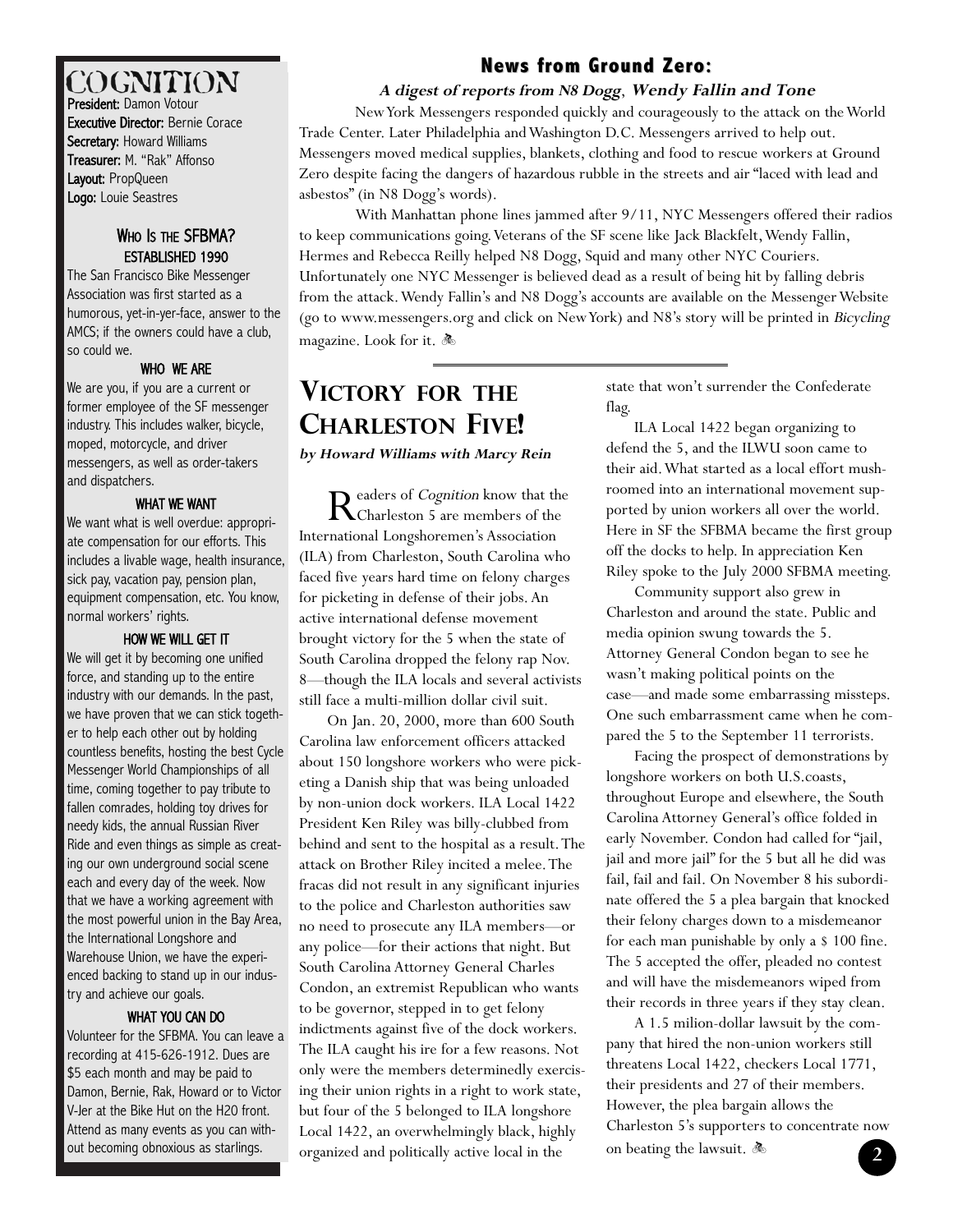# TOY DRIVE ROLLS OUT DECEMBER 8

#### **Dear Bikers;**

Coming to you from "Never Never Land" it's the Reverend Gramalkin, 173@Speedway retired—The Hanx Commissioner of Toys.

Once upon a time about 1986 the regular Hanx\Jak's Biker Tribe was lying about

\*

at Mazzes doing the regular party, party, party thing when suddenly came a bolt from the blue!!



This clearly genius guy (me) pronounced "We should give something back to the community, let's have a Bike Messenger Toy Drive." RA came the roar of the crowd.

\*

We were then faced with the realities of staging the Toy Drive. In fact one of the Toy Drive problems hence is each new administration attempts to "Help Us" by changing the modus operandi all about without realizing there are valid reasons for the classical event status. Plus people who lack understanding of the why for the scheduling have trouble remembering when the event is.

\* Some contemplation brought about the realization of having the event across the street at "South Park" at Noon on a Saturday. Noon is a cosmic moment and South Park being a beautiful unique place that every biker knows. Even the retired and out of Towner's always know how to find the event.

\* The big WHEN was a bit of a perplexment. Finally I did ten years of December calendars on the computer and the oblivious surfaced.The first Saturday can fall on December first, too early.The third Saturday which can come almost Christmas day is too late.Therefore the event always is scheduled for the "Second Saturday in December, South Park at Noon." The alternate rain site is South Park at Noon second Saturday of

#### December.

\* Believe it or not back in the old days there really was a party going on. Just for openers EveryBody drank beer and got turned on all day while running tags. Hardly anybody had to wear clown clothes.There was a large herd (50+) of bikers that sort of grazed its way about San Francisco.This had a lot to do with how the Fire Department became involved.

The Fire Department is a ready-made secular or non religious toy distribution organization and therefore presents zero religious conflicts and is very convenient. \*

\*

The traditional event procedure: Gather at South Park and bar-b-q party, party, for two or three hours.Then all ride escort and take the toys to the Antique Fire House at the corner of third and fourth streets. Proceed around the corner to Mission Rock Pier and party, Party, PARTY some more usually until darkish.

## \* Special Acknowledgements \*

Thank you to Jak's own Tom Scott and Nosmo King.These two men carried the Toy Drive many times. Tom does much (even national) promotion. Nosmo always a strong promoter also was the first person to bring a new bicycle as a toy to the "Bike Messenger Toy Drive".We were all so amazed.The quality of the toys brought by Jak's Team has always been high grade.

Thank you to Hanx President Tony Calzone for initiating the companion sister "Bike Messenger Toy Drive Concert" a very thoughtful event.

\*

Thank you to the Longshoremen's Union for taking the bikers in to their family and their participation with S.F.B.M.A. in the Toy Drive. It's a whole different world for those old enough to remember the pre World War Two years. A

\*

man said to me the Union just comes out of your check.What check? The only thing that has changed in the last ten thousand years is now the "Weasel Bosses" give you the other end of the whip, the shaft. Even the people who work in non-union jobs actually ride on the back of the organized labor movement. How can you get the Weasel Bosses to give you a fair deal? How does it feel to be really special, pal, you're the one born every minute.The "Weasel Bosses" will never GIVE us a fair deal, we must take it from them through personal responsibility for our "Attention Pattern."

\* Thank you to John D.Voelker past Chairman and Melissa Lerma the  $\bigcup$  J $c$ urrent Chairman of and the entire э{ San Francisco Fire Fighters Local  $7\sum_{798 \text{ sponsored Toy Program,}}$ who in 2000 alone provided 250,000+ toys to 42,000+ children, for their support and participation in the Bike Messenger Toy Drive event.They do a fine and honorable job in handling the distribution of the toys as well as participate in our event by bringing a San Francisco Fire Department vehicle to the event. Everything from a real working Fire Truck to the famous Antique Fire Truck or the mobile see "Santa Claus" rig has made a personal appearance at our event.

\* One other little thing we would like to thank the Fire Department personnel for its service to mankind at such great risk to life and limb. So many "Bikers" have been killed in the line of duty it is easy to appreciate their effort. \*

Any toy is a big deal to a child, and especially so to the impoverished child. Every Bike Messenger CAN afford some



toy. Our participation in the rearing of well adjusted and balanced children is important. Helping the children is the important part. Should one be unable to attend the

event please deposit any new

continued on page 4 **3**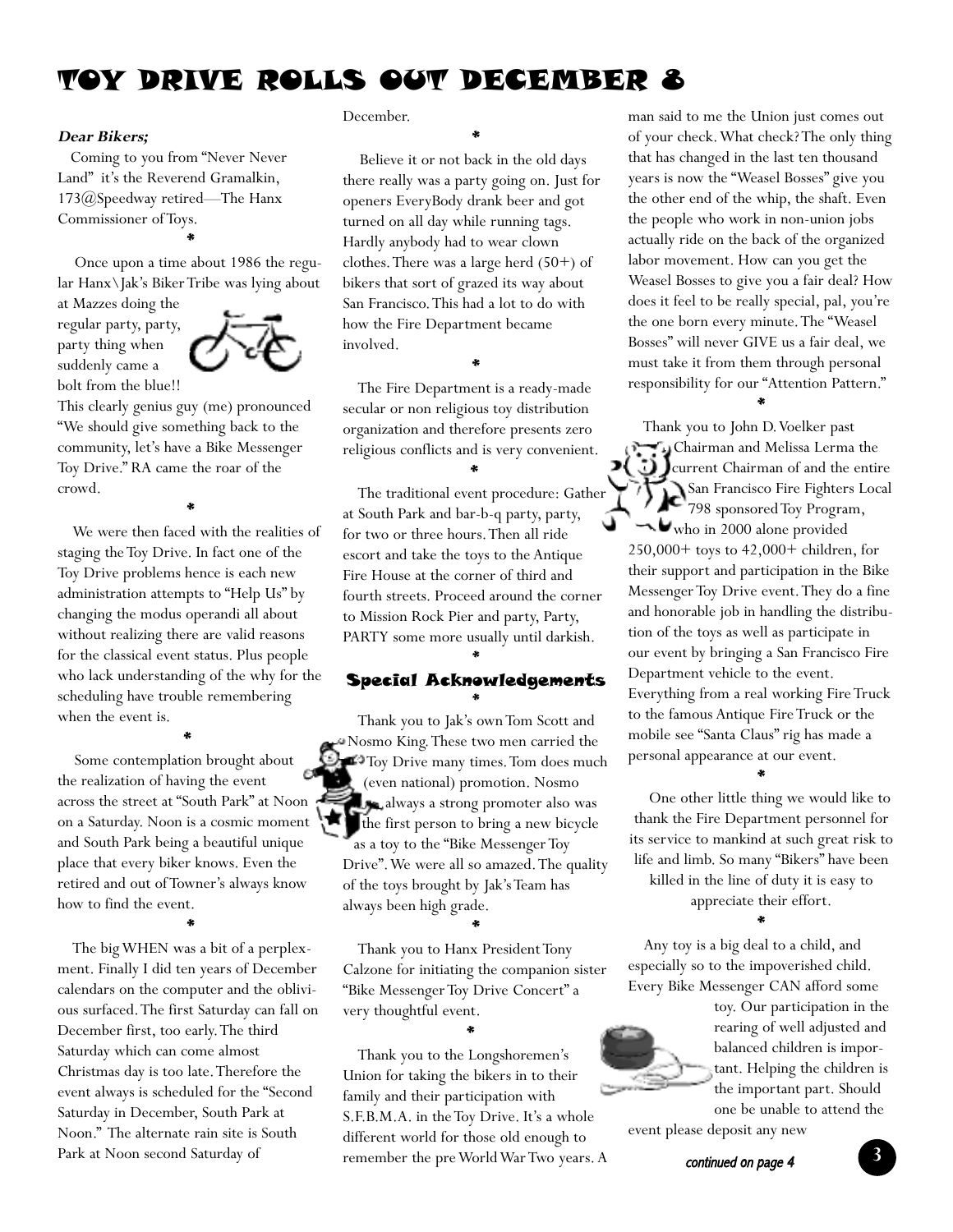# Biketoberfest

### continued from page 1

1st fixie and 1st runner-up of the Alley Cat Challenge, leaving a tired but not

dispirited John Z. for 4th place in the race and a 2nd runner-up in the Challenge. Special prizes were awarded also to Richie for bestdecorated pumpkin and Justin for largest pumpkin.

Lance, riding the race on his highwheeler, captured the prize for most creative forgery of a manifest, while last and surely least, Bryce hobbled across the finish line to capture DFL.

Super Mike, Richie and John Z. all received specially made hoodies and trophies for the placing in the Alley Cat Challenge, as well as gift certificates from

## Toys continued from page 3

unwrapped toy in any toy collection facility anywhere in the world.

\*

Each moment "Attention Pattern" manipulates "Mystic Law" creating experience, attention is on God or not and remember Angels can fly because they take themselves lightly.

\*

Thank you and Good luck,

\* Gramalkin, Sidereal Astrologer San Francisco, California starman $\mathcal{O}_s$ sinewave.com

### is the newsletter of the San Francisco Bike Messenger Association, an

organization dedicated to the improvement of work conditions in SF's messenger industry.

## **SFBMA PO Box 26650 San Francisco, CA 94126 415-626-1912**

Our home page is: **www.sfbma.org** e-mail bernie@sfbma.org

Our office is located at 255 9th St., SF

the Sports Basement. Congratulations to all three.

Special thanks to all members of Team Biketoberfest; Becky, Celeste, Meghan, Dave, Chalkhead, Rev. Jim and of course co-organizer Nice Tim. **FRANCISC** 

Thanks also to Danny Boy for designing the Gravy Cat, the official logo of the S.F. Alley Cat Challenge, to Chris Hsiang granting use of the Gravy Dog image, and Mike Richie for creating the

hoodies, and all of those who put on a race as part of the Challenge.We had 75 racers participate in 8 distinct races. A lot of sweat was produced, beer was drunk and good times were had. Complete results of all races are now final. Hope you all see your names somewhere on the list and that you get out and race again in the future. Ciao-B.

> CDT Alley Cat! Saturday, Dec. 15 Meet at 11 a.m. at the Bike Mural (Church & Duboce) Bring \$7-\$15 for entry, a new unwrapped toy, a penny and a donut...

# **COMMUNITY COMMUNITY**

# **CALENDAR**

| <b>SAT. 12/8</b>    | HANX/JAK'S Toy Drive<br>12 noon, South Park                                           |
|---------------------|---------------------------------------------------------------------------------------|
| <b>THURS. 12/13</b> | SFBMA meeting<br>7 p.m. at 255 9th                                                    |
| SAT. 12/15          | CDT ALLEY CAT<br>11 a.m., Bike Mural<br>(Church & Duboce)                             |
| <b>TUES. 1/8/02</b> | <b>NI RB HFARING</b> for<br>First Legal workers,<br>9 a.m. at 901 Market<br>St., #306 |
| WEDS. 1/9/02        | CDT meeting<br>6:30 p.m. at 255 9th                                                   |

**DISCOUNTS for SFBMA Members are available at the following places. Patronize these friendly establishments! And look for Cognition at these hot spots!** 

## The following bike shops give 10% discount on parts to SFBMA members:

5 Foxy Flyer Bike Shop, 3330 Steiner St., SF, 415-674-1910 5 Big Swingin' Cycles, 1122 Taraval, SF, 415-661-2462 (also 10% discount on labor)

5 Road Rage Bike Rental and Repair, 1063 Folsom, SF, 415-255-1351 (also 15% discount on labor)

5 Pedal Revolution, 3075 21st St., SF, 415-643-9213

5 Freewheel Bike Shop

1920 Hayes St., SF, 415-752-9195

980 Valencia, SF, 415-643-9213

5 Cycle Sports, 3241 Grand, Oakland, 510-444-7900 (also 10% discount on labor)

5 Missing Link, 1988 Shattuck, Berkeley, 510-843-4763

# Other established friendly(s):

mer:opeiu29 afl-cio

5 Cassidy's Bar, 1145 Folsom, SF, 415-241-9990-\$2 beer specials M-F, 6-8pm for working messengers 21 & over

5 The Sports Basement, 1301 6th St., SF 415-437-1415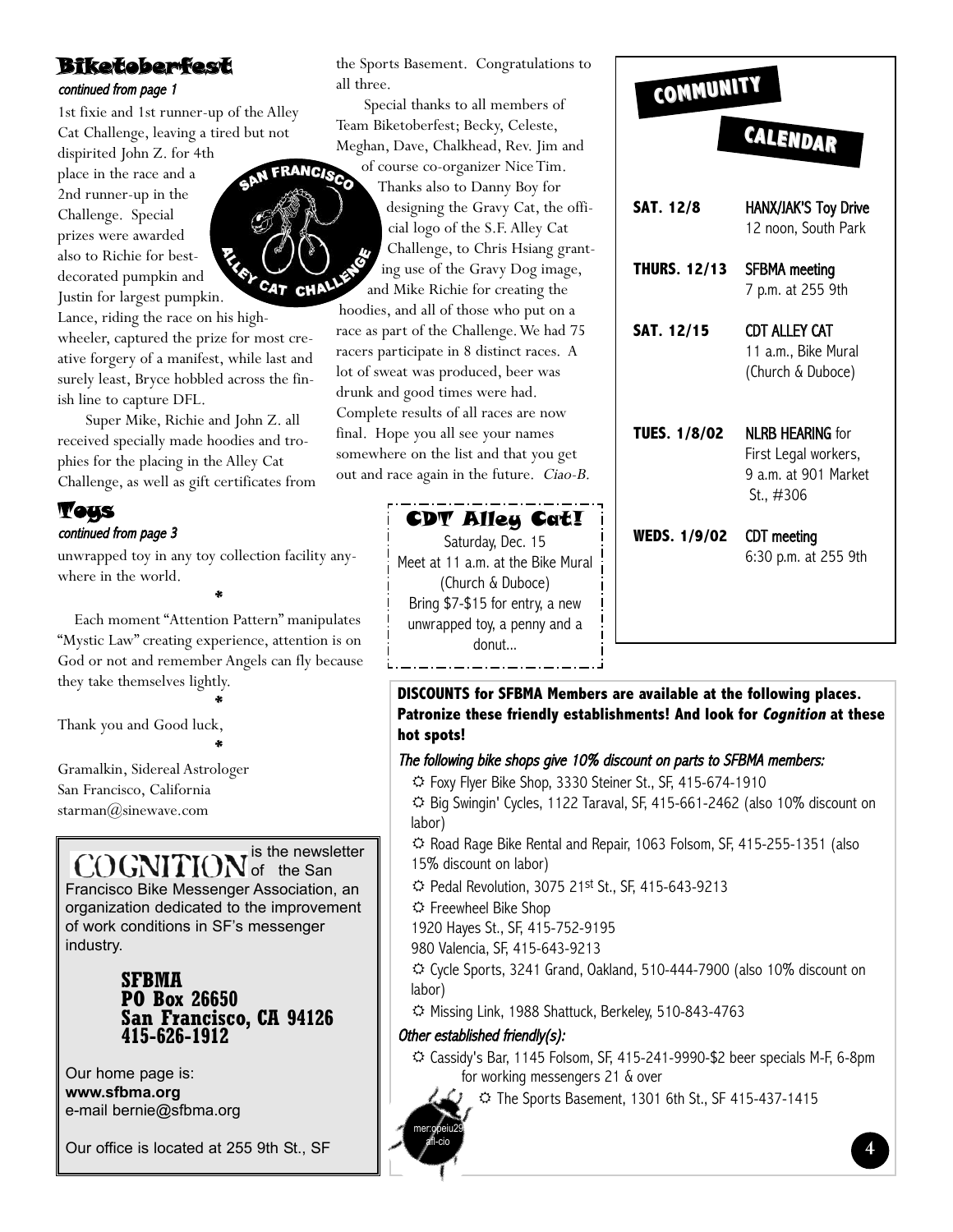# One Night Only (The Story of the Espresso Alleycat)

**by Justin de Jesus photos by Celeste Cooper\***

was a bit out of breath as I walked into Annie's, spent from hurrying over there. It must have been the adrenaline from the race that made me rush, because there was really no need to hurry at all--the first racers wouldn't show up for another forty minutes or so.

"Oh no," said Tess from behind the bar, "look who's here."

"Very funny," I said, sliding onto a stool next to Damon.

"Too bad the service around here is so shitty, or else I'd already have a beer."

Tess moved with his usual smirk towards the cooler. "So, who won the race?"

"Duh. No one, yet. You know it's ending here. I just came from the start up in Jackson Park."

"The alleycat is ending here?" Damon said, seemingly pleased with this bit of happenstance.

"Oh,yeah. The racers, the checkpoint volunteers, me—everyone will be here. If they make it."Tess flicked a Camel Cigarette coaster on to the bar in front of me. "Just in time for the two birthday parties scheduled for tonight," he said, making no move to place my beer down, holding it still in his hand.

"Hey," I tapped the coaster with my finger, "don't blame them. How were they supposed to know that the Espresso Alleycat was tonight?" "One Night Only!" the

flyer proclaimed. "Race in the Espresso Alleycat!" The rest of the print was simply rambling about liquor, drugs, and pornography, meant to goad on curious messengers. The only really useful advice on the posted sheet was "You might want to eat something first." We agreed that as long as no one got injured or arrested, we would already have surpassed our expectations.

Thinking about it with a sober mind, the concept of the race was relatively simple: all racers would begin with a total of 200 points. At each checkpoint, anywhere from 5 to 30 points would be deducted for the task(s) presented for the racers to perform. The winner would be the one who ended up with a grand total of zero points (hence the alleycat's title "Don't Be A Hero, Be A Zero!").

The deductions were coordinated so that visiting stops multiple times was required, so racers couldn't simply blow through all of the stops and win. In fact, only - 15 points were awarded for finishing ahead of all the others, so pacing was definitely more beneficial. However, you couldn't dawdle–the entire time allotted for the race was (about) one hour.

It turned out that keeping the sober mind would be the trick to winning—and it was going to be tough. Being an Espresso alleycat, the stops themselves were close together and easy to find:

- \* The Fuse
- \* The Lusty Lady
- \* Caffe Trieste
- \* Mr. Bing's
- \* Lipo
- The Tunnel Top
- \* Paul's Place

\* Che's Basement

\* Chalkhead's RV, which was originally supposed to be in front of Red's Java House, but had to be relocated to 600 Townsend because of the stupid baseball game.[Editor's note -

- The preceding statement is the opinion of the author and is not the official opinion of Cognition, the SFBMA or any of its officers.]

\* Annie's (The Finish) It was what went on at these stops that would bring out the racers' best (and worst), force them to confront their moral limits and taboos, and have some fucking fun, fer Christ's sake.

\*\*\*

So to Jackson Park (or Sidney G.Walton Square, or whatever you want to call it) where the race began, with the racers in the middle of the park with their roses and manifests, and, of course, their bikes lining the outside of the fence, as there are no bikes allowed on the inside of the park. With an indecisive "Go! Hey, everyone, pay attention! Go!" from me, the racers were off and running, then riding in the first ever Espresso Alleycat. Well, most of them, anyway. Ritchie and Jason both showed up late, but managed to finish

respectably despite themselves. Most people did the race

in this order, with various repeat visits to various stops sprinkled in between: First, The Fuse to meet Sparx and Jamie for chocolate martinis (yes, it exists. By the way, \*these are the printable ones! **\*** Paul's Place **thanks** to The Fuse for flowing **continued on back 5** 

us the free drinks!) and a bit of

conversation with Sparx about himself and Espresso Delivery Systems. Racers were to ask him a question we provided such as "Who was the other original Espresso employee?" or "What

was your major in college?" Did you know that he's a dancer at Bondage-A-Go-Go? Well, now you do. I heard that just about everyone showed up there about fifteen seconds after the start, and that it was absolute chaos.

The next logical stop was The Lusty Lady, or "The Lusty" to its regulars, where Punk Rock Angie and Becca had the riders dropping a dollar (or, "one bone," as some people kept on saying. Ha, ha) for a minute of labor-friendly erotic paradise. If you stayed in too long, though, the gals outside came knocking at your booth—"Time's up! You can come back later!" On the way out, the racers were to leave the roses given to them at the start of the race at the front desk as a token of appreciation for the dancers. This was actually Becca and Angie's idea, and it added a bit of much needed class to this trainwreck.

The next stop, Caffe Trieste, managed to thin out the crowd a bit, being that it's uphill to get there. Well, up an incline, anyway, at the top of which Celeste was waiting with shots of black coffee, a polariod camera, and an American flag. To show support for the faltering economy, the racers shot the coffee, wrapped themselves in the flag, and got their picture taken while reciting the